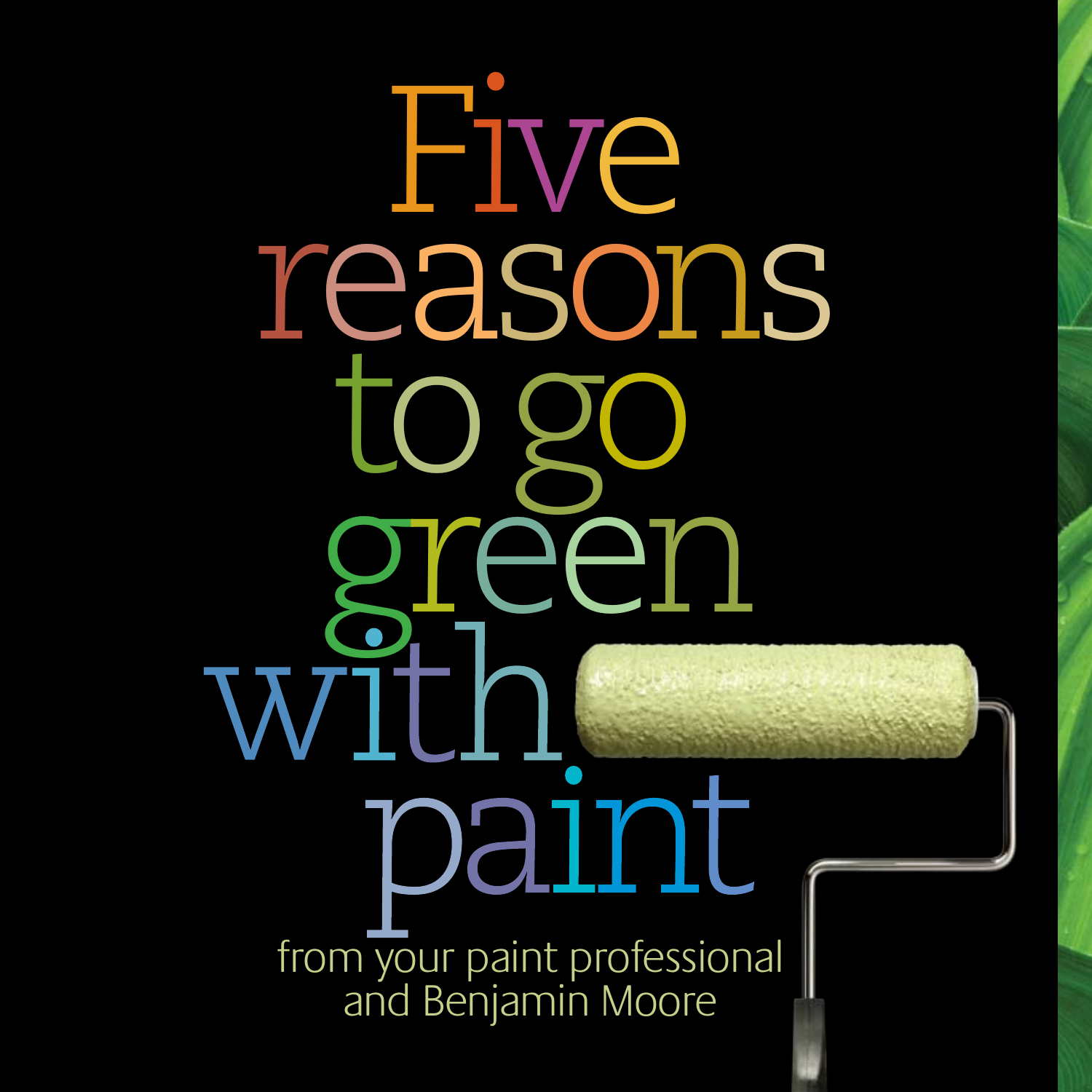## Why go green with Benjamin Moore's Green Promise™ paints?

*Painting is more than just a job to me. It's my craft. As a professional painting contractor, I appreciate the value of using the finest quality products for superior results. I recommend Benjamin Moore's Green Promise™ products for their outstanding performance and environmental safety.*

- 1. Safer products for your family and the environment
- 2. Low odour means improved indoor air quality
- 3. Quick drying so you can use your room again the same day
- 4. Unsurpassed durability for longer-lasting beauty
- 5. Available in any colour so the design possibilities are endless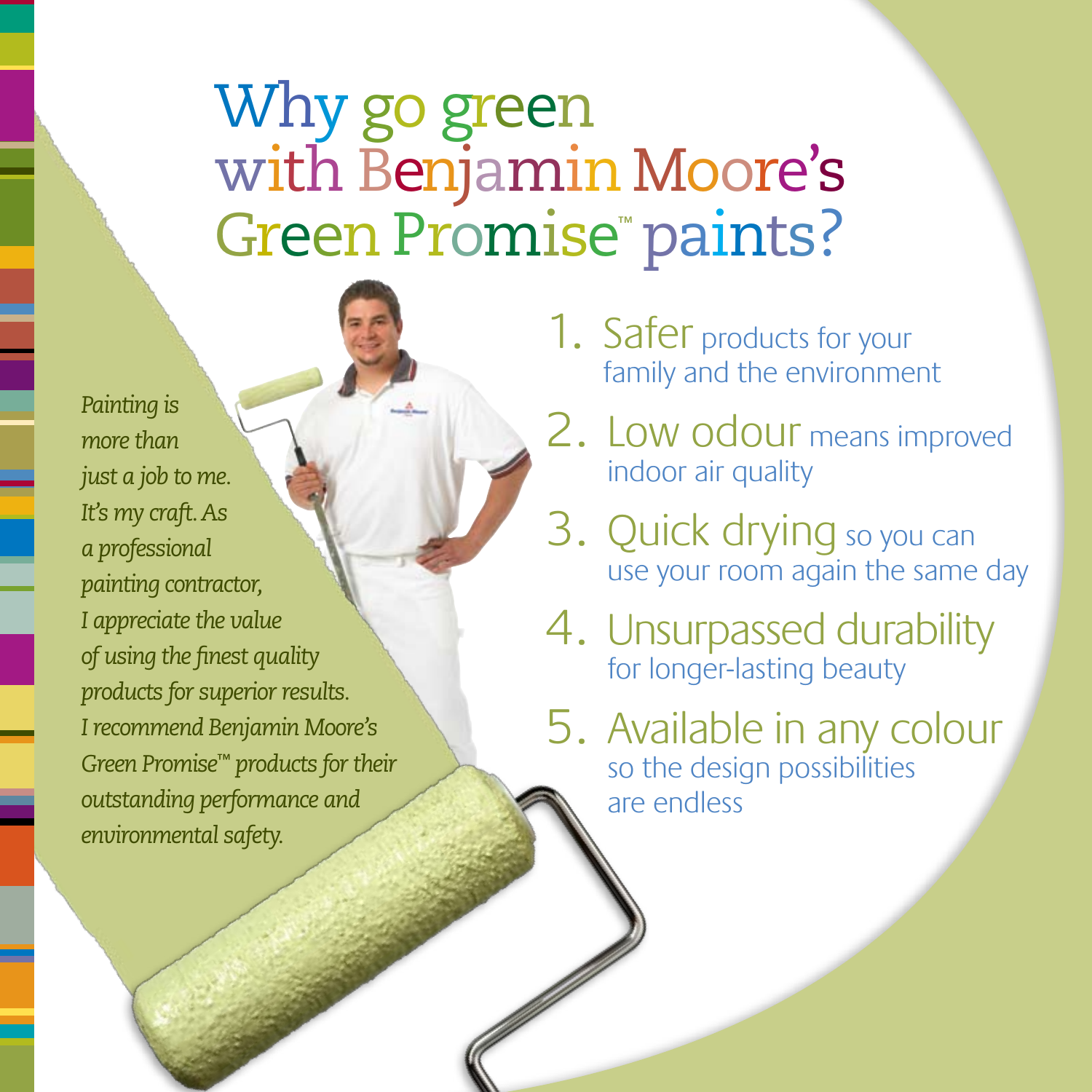## Aura**®**

**Waterborne Interior Paint**

#### Benjamin Moore's finest, offering ultra-premium performance, durability and colour depth

- Low VOC and low odour
- Uses zero-VOC waterborne colourants
- Self-priming
- Exceptional look and feel in all colours
- Best choice for deep colours, never needs more than 2 coats
- Available in matte, eggshell, satin and semi-gloss finishes

#### Benjamin Moore Natura**™**

**Interior Waterborne Paint**

#### Benjamin Moore's greenest, offering superior performance that's virtually odourless

- Lowest total emissions of any paint on the market
- Zero VOC even after it's tinted to your colour choice
- Uses zero-VOC waterborne colourants
- Available in a primer and flat, eggshell and semi-gloss finishes

## ben**™**

**Premium Interior Latex Paint**

#### A premium quality, low-VOC interior latex paint

- Uses zero-VOC waterborne colourants
- Easy application and cleanup
- Available in a primer and flat, eggshell and semi-gloss finishes

## Aura**®** Bath & Spa

**Waterborne Interior Paint**

#### A highly washable mildew-resistant finish

- Uses zero-VOC
- waterborne colourants
- Superior hide
- Available in a matte finish

### **Waterborne** Ceiling Paint

An ultra-flat finish that minimizes light reflection and hides surface imperfections

- Uses zero-VOC waterborne colourants
- Superior hide
- Easy application and spatter resistance



**Benjamin Moore** 

CEILING PAINT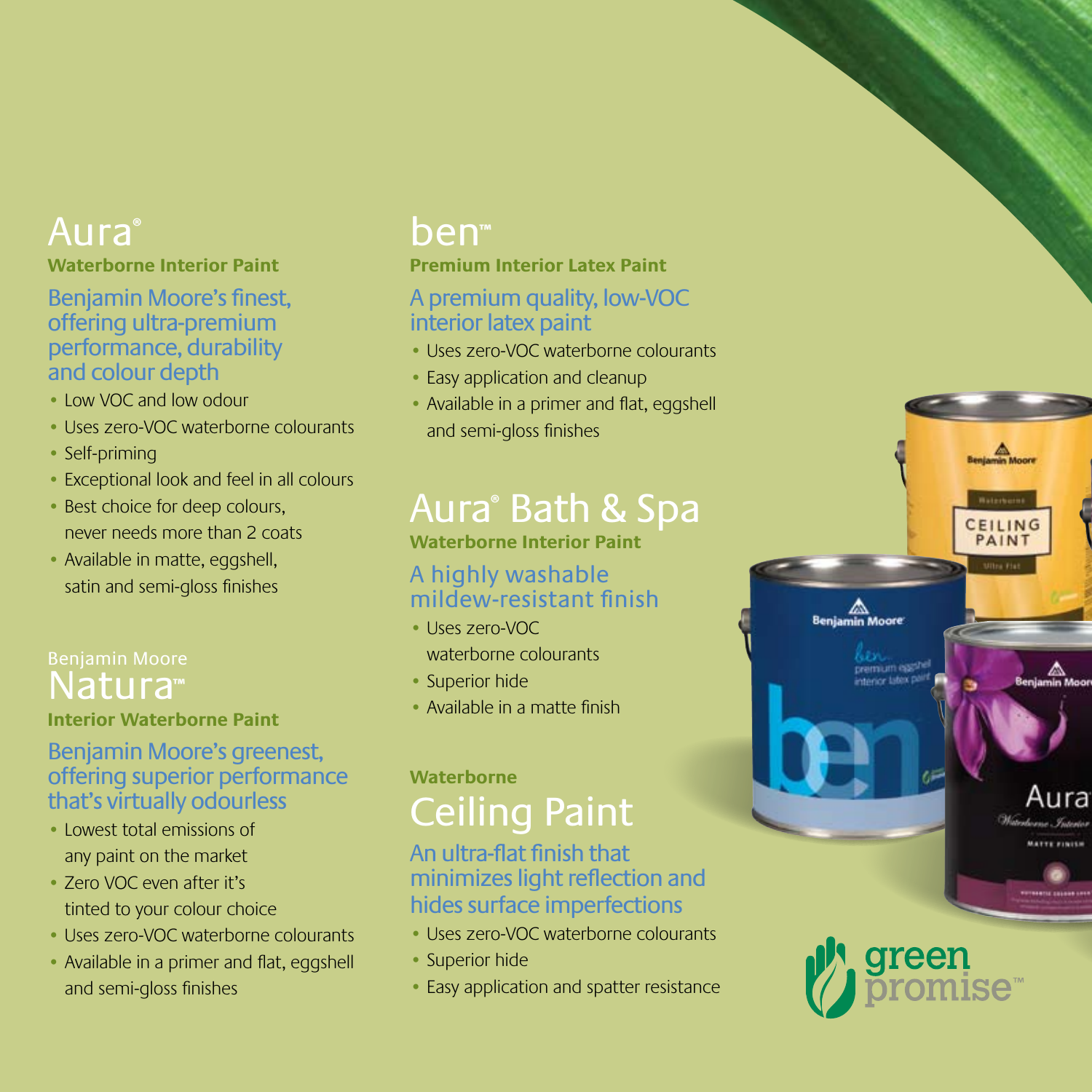

| <b>Products</b>              | <b>VOCs</b> | <b>Odour</b>        | <b>Durability</b> |
|------------------------------|-------------|---------------------|-------------------|
| Aura $\degree$               | low         | low                 | superior          |
| Benjamin Moore<br>Natura™    | zero        | virtually odourless | excellent         |
| ben™                         | low         | low                 | qood              |
| Aura <sup>®</sup> Bath & Spa | low         | low                 | superior          |
| <b>Ceiling Paint</b>         | low         | low                 | n/a               |

We can help you with the right Benjamin Moore® product for your budget and lifestyle. go green in any colour

Aura Bath & Spa **TEL FIRST**  $\sigma$ =

Benjamin Moore N  $\mathbf{a}$  $\mathbf{u}$  r a Porforman  $\sigma$ =

eggshell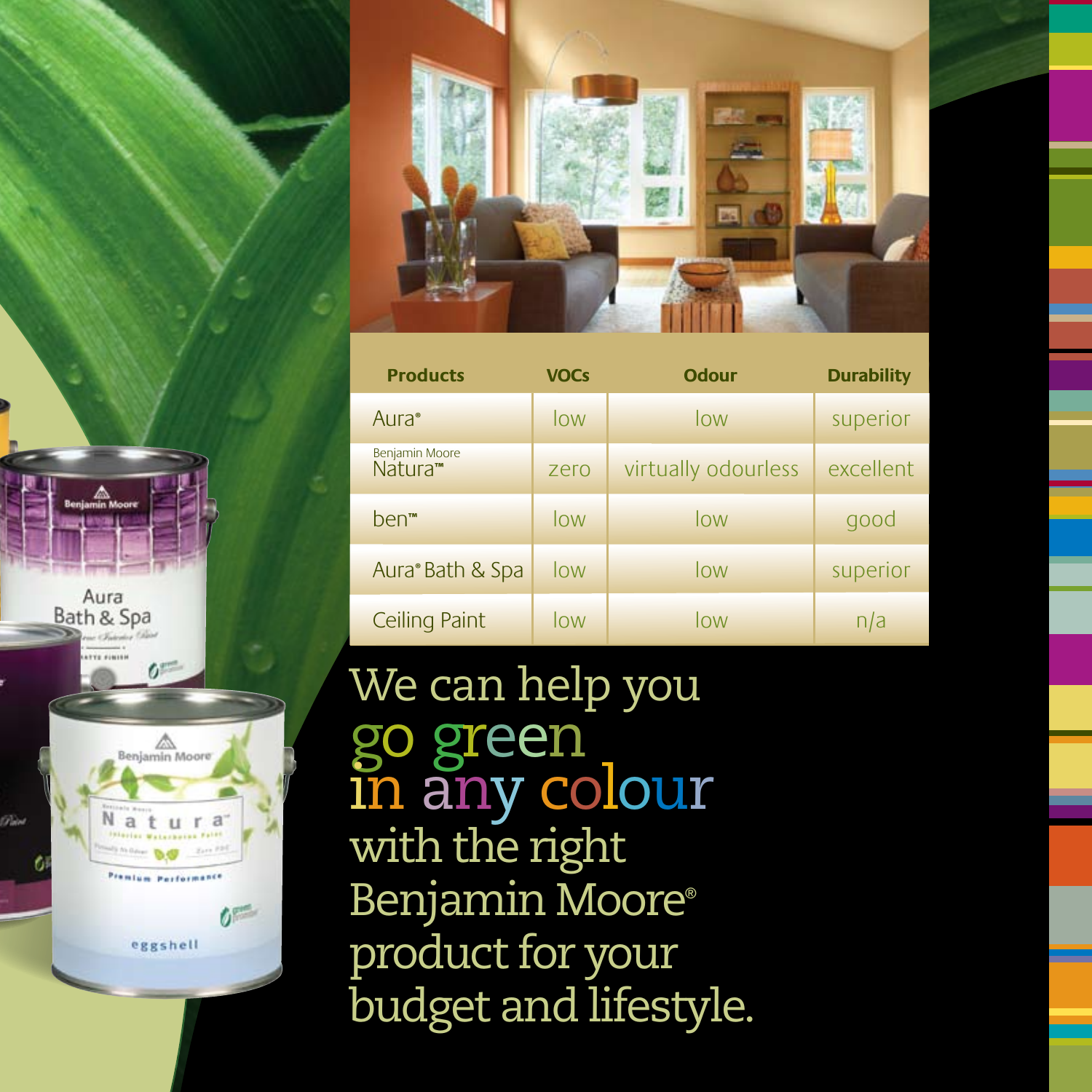# green<br>promise

Every product that has the Benjamin Moore Green Promise™ designation has exceeded the most stringent standards for environmental safety and superior performance. These premium "green" paints stand out for their low VOCs, low odour, unparalleled quality and performance with unlimited colour selection. There's a perfect Benjamin Moore Green Promise<sup>™</sup> product to suit every budget and lifestyle.

Going green with paint has never been simpler!